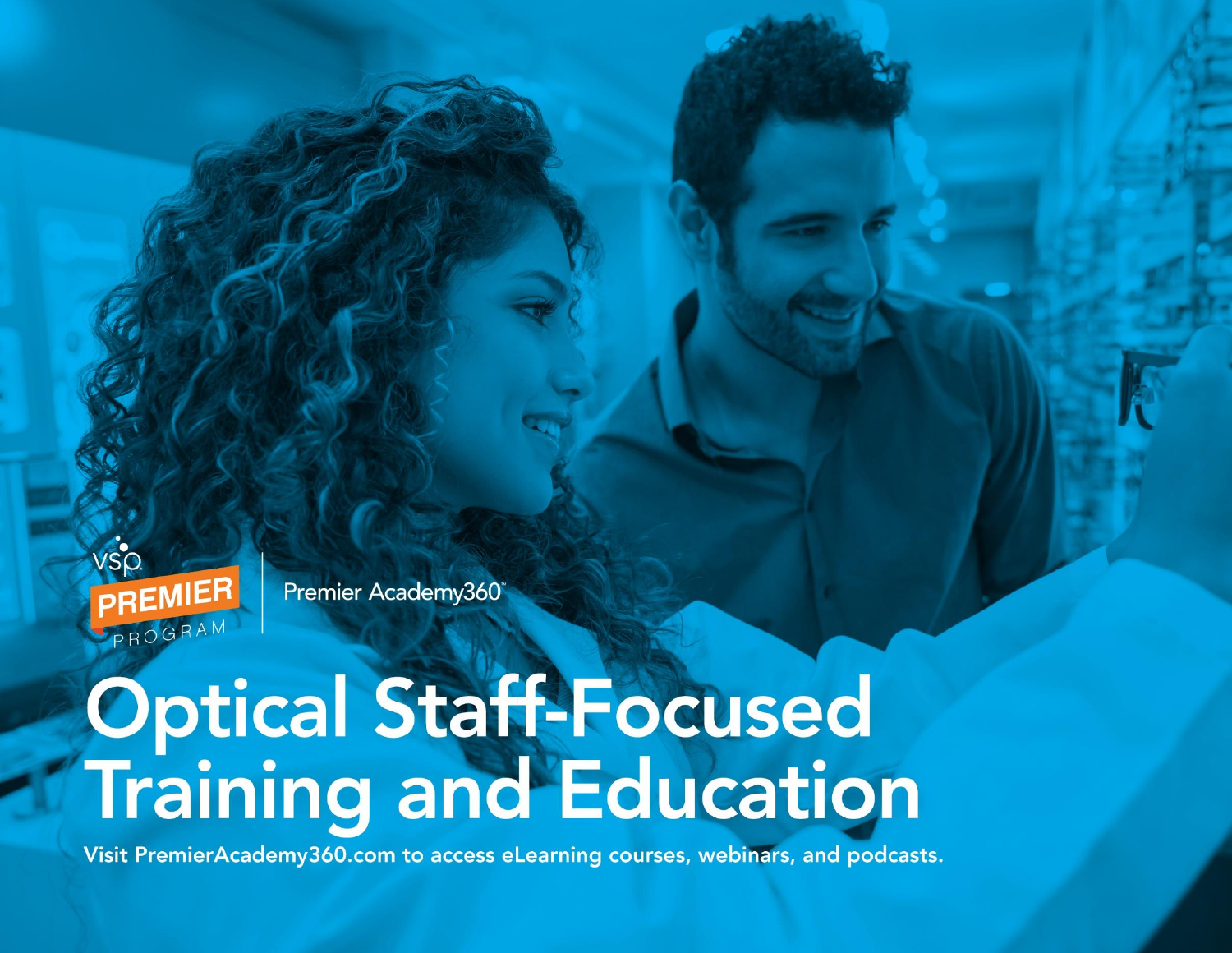## **TABLE OF CONTENTS**

Business Development

Optometry Basics Leadership and HR

VSP Network

VSP Global® Premier Program Products and Services

## Specialization

Diabetes

Business Consulting

Understand the Patient Journey Business Boosting Opportunities Tracking Practice Performance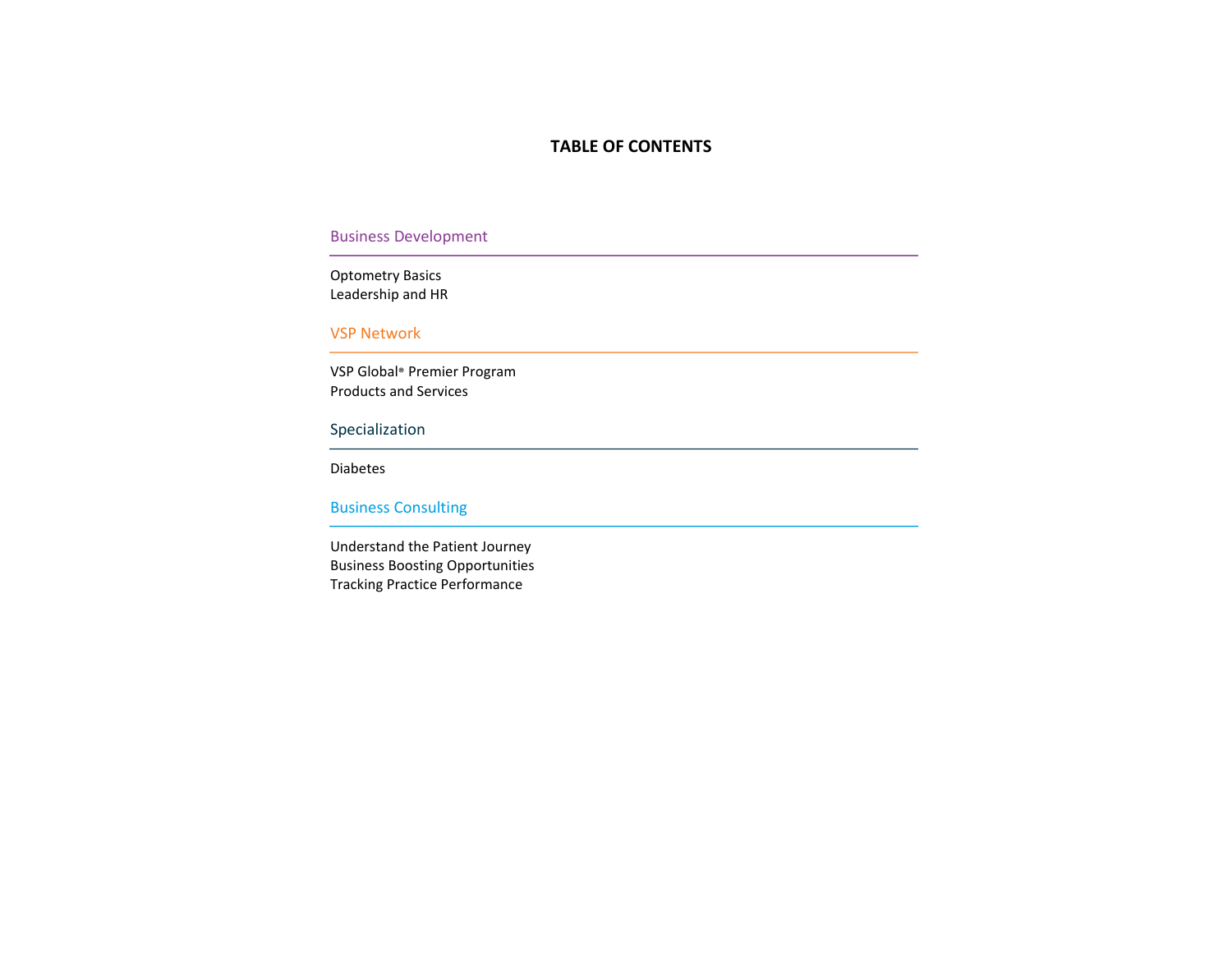| <b>STAFF CATALOG</b><br>Last Updated 02/28/22 |         |                                                                                                                                                                                                                   |              |               |                    |                   |  |
|-----------------------------------------------|---------|-------------------------------------------------------------------------------------------------------------------------------------------------------------------------------------------------------------------|--------------|---------------|--------------------|-------------------|--|
| <b>CATEGORY</b>                               | COURSE# | <b>COURSE NAME AND DESCRIPTION</b>                                                                                                                                                                                | <b>BADGE</b> | <b>POINTS</b> | DATE  <br>ASSIGNED | COMPLETED<br>DATE |  |
| PROFESSIONAL DEVELOPMENT                      |         |                                                                                                                                                                                                                   |              |               |                    |                   |  |
| Optometry<br><b>Basics</b>                    | 101N    | <b>Basic Optical Theory</b><br>Learn about basic optical theory and the way light interacts with the eye to<br>produce sight.                                                                                     |              | 15            |                    |                   |  |
|                                               | 102N    | Anatomy of the Eye<br>Ever wonder how light creates an image in the brain or what role each part of the eye<br>plays? Find out here!                                                                              |              | 25            |                    |                   |  |
|                                               | 103N    | Frame Styles-Part 1: Anatomic Adjustment<br>Achieve a perfect fit and optimal comfort by learning about anatomic adjustment and<br>how it will help your patients when they try on glasses for the first time.    |              | 15            |                    |                   |  |
|                                               | 104N    | Frame Styles-Part 2: Choosing Frames<br>Learn how to choose frames for your patients that fit both their face shapes and<br>their lifestyles.                                                                     |              | 15            |                    |                   |  |
|                                               | 105N    | Frame Styles-Part 3: Measurements<br>Discover the importance of frame measurements and how they impact frame selection<br>for patients.                                                                           |              | 15            |                    |                   |  |
|                                               | 106N    | Understanding Prescriptions: Reading and Interpreting Prescriptions<br>This training provides a step-by-step explanation of the various components of<br>prescriptions to avoid confusion for patients and staff. |              | 15            |                    |                   |  |
|                                               | 107N    | <b>Visual Conditions</b><br>Take this course to learn about common visual conditions.                                                                                                                             |              | 25            |                    |                   |  |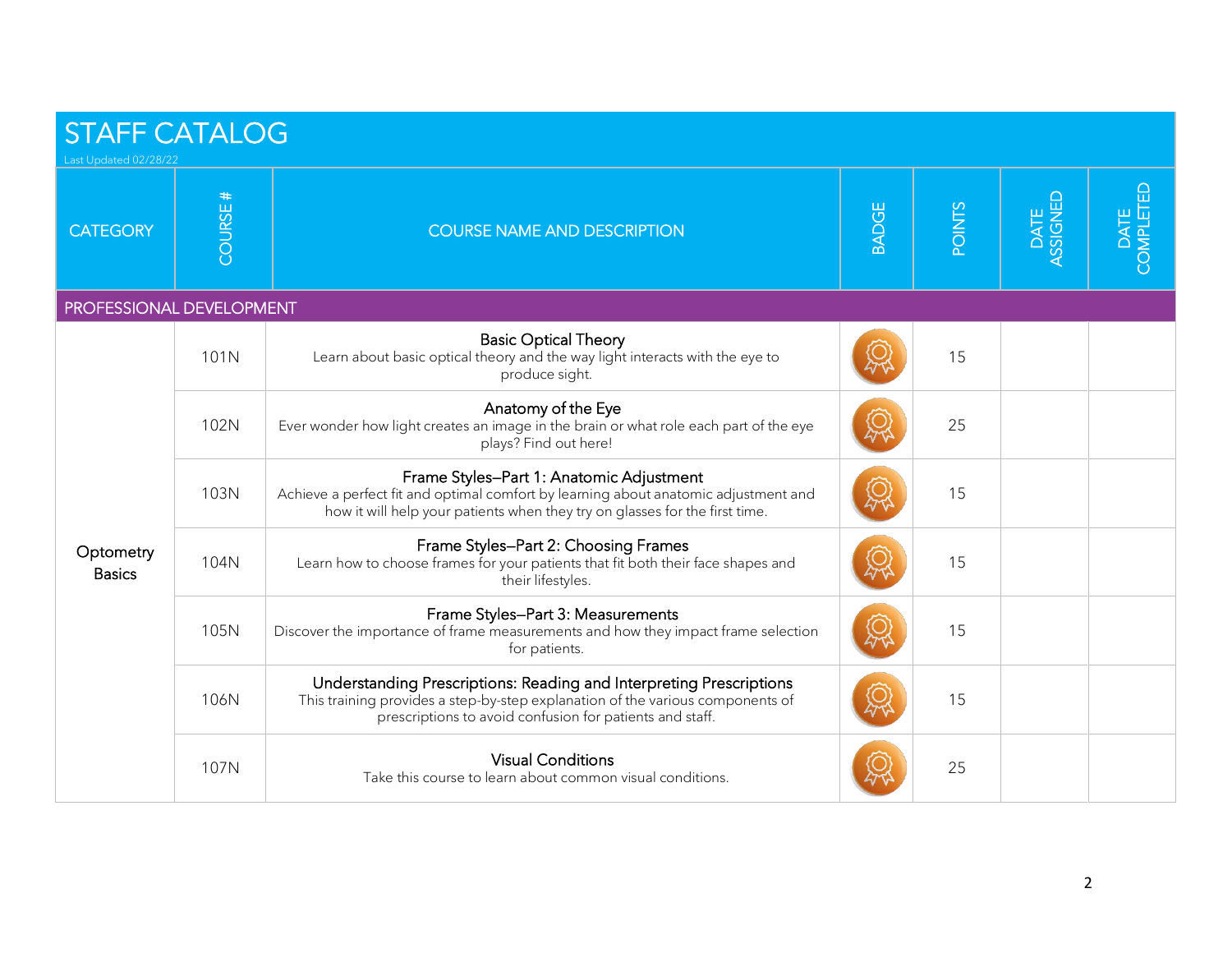|                                           | 108N  | Your First Steps Within Vision Care<br>The Starter Guide is a comprehensive manual that will accompany you through your<br>first steps as an eye care professional (ECP) and help you succeed.                                                                                                                                                                                   | 25 |  |
|-------------------------------------------|-------|----------------------------------------------------------------------------------------------------------------------------------------------------------------------------------------------------------------------------------------------------------------------------------------------------------------------------------------------------------------------------------|----|--|
| Optometry<br><b>Basics</b><br>(Continued) | 109N  | Correction of Ametropia<br>Take this course to learn how ophthalmic lenses help correct refractive errors such as<br>myopia, hyperopia, astigmatism, and presbyopia. Take a closer look to learn how to<br>serve patients in selecting lenses to correct forms of ametropia.                                                                                                     | 20 |  |
|                                           | 110G  | How Frames are Made<br>Almost everyone can relate to the long process of bringing new life into this world.<br>This fun and engaging training walks you through the steps of how a frame is made,<br>from the moment it is only a twinkle in a designer's eye, to the design, product<br>development, manufacturing, quality control, and finally the delivery to a customer.    | 25 |  |
| Leadership<br>and HR                      | 111G  | Ultra-Widefield Imaging<br>Research with ultra-widefield imaging (UWF) has redefined the importance of<br>assessing the entire retina during routine exams. This session will review the definition<br>of UWF, its role in screening as well as disease management in a variety of conditions<br>including diabetic retinopathy, age-related macular degeneration, and glaucoma. | 15 |  |
|                                           | 204N  | <b>Professional Customer Interactions</b><br>Learn how professional customer interactions lead to increased patient satisfaction.                                                                                                                                                                                                                                                | 25 |  |
|                                           | 213N  | <b>Time Management</b><br>Take advantage of this five-minute strategic thinking process to plan for time<br>management success.                                                                                                                                                                                                                                                  | 20 |  |
|                                           | 211GP | Change and Transition<br>Learn how to work through change by taking this training, designed to help you<br>navigate through the transition processes in your practice.                                                                                                                                                                                                           | 60 |  |
| <b>VSP® NETWORK</b>                       |       |                                                                                                                                                                                                                                                                                                                                                                                  |    |  |
| <b>VSP Global</b><br>Premier<br>Program   | 801N  | Supporting Practice Success with the Premier Program<br>Whether you're new to the VSP Global Premier Program or a seasoned pro, learn how<br>to leverage the program's resources to achieve your business goals and elevate<br>your practice.                                                                                                                                    | 15 |  |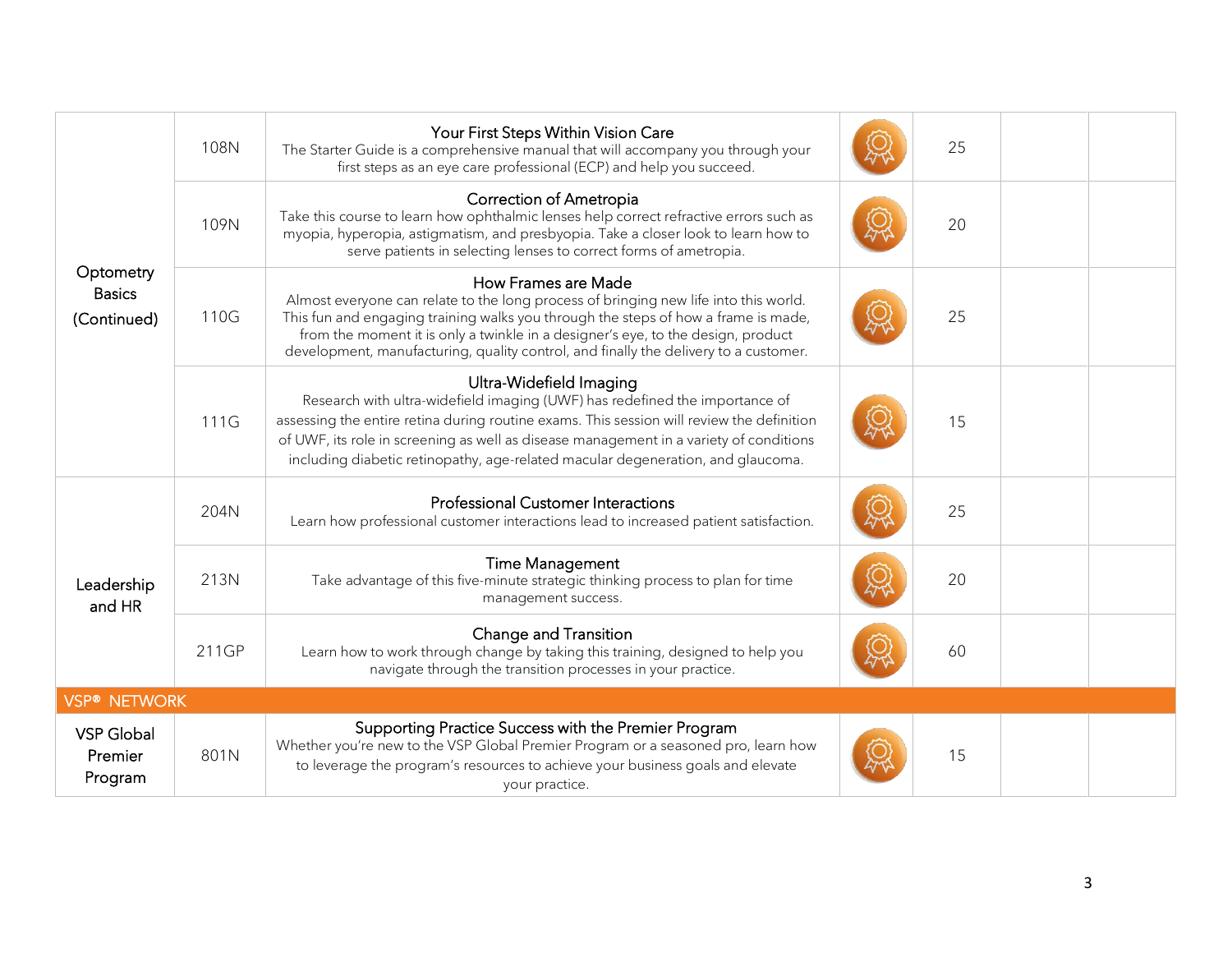| <b>VSP Global</b><br>Premier<br>Program<br>(Continued)<br>Products and<br><b>Services</b> | 806N | Moving Up and Maximizing Benefits<br>Regardless of your VSP Global Premier Program level, this course will cover ways for<br>your practice to move up within the Premier Program to unlock everything that the<br>Premier Program has to offer.                                                              | 15 |  |
|-------------------------------------------------------------------------------------------|------|--------------------------------------------------------------------------------------------------------------------------------------------------------------------------------------------------------------------------------------------------------------------------------------------------------------|----|--|
|                                                                                           | 807N | Introducing: VSP PremierMax™<br>In this course, you'll discover VSP PremierMax, an exciting new vision care product,<br>can support your patient flow and increase profitability while differentiating your<br>practice in the marketplace. It's one more way we're helping people see the<br>possibilities. | 15 |  |
|                                                                                           | 803S | Do More, Get More: The Value of Premier Program Partnership<br>Learn how external Premier Program partner offers can help you elevate your<br>practice at every step of the patient journey.                                                                                                                 | 15 |  |
|                                                                                           | 804S | How the Premier Program Elevates Your Practice<br>Hear from doctors who participate in the Premier Program and discover how they<br>leverage savings, discounts, business solutions, and more to achieve their goals.                                                                                        | 15 |  |
|                                                                                           | 805G | Eyes on Marketing<br>Does VSP really drive patients to Premier Program private practices? We do! Hear<br>from Sharon Jacobson, Senior Vice President for Vision Care Marketing, about the<br>modern marketing methods leveraged to help get patients through your doors.                                     | 30 |  |
|                                                                                           | 415N | Authorizing Benefits for VSP Patients<br>Learn how to check your VSP patient's eligibility, authorized benefits, and pertinent<br>criteria before their visit.                                                                                                                                               | 15 |  |
|                                                                                           | 921N | How to Check Eligibility and Authorize Benefits<br>Using eClaim, easily get your VSP patients' coverage information online before they<br>come to your office.                                                                                                                                               | 15 |  |
|                                                                                           | 922N | <b>Submitting Claims Exam Only</b><br>Ease into eClaim submission with this tutorial on submitting exam-only claims.                                                                                                                                                                                         | 15 |  |
|                                                                                           | 923N | Submitting Claims Exam and Basic Glasses<br>Learn the steps for submitting eClaims for an exam and basic glasses.                                                                                                                                                                                            | 15 |  |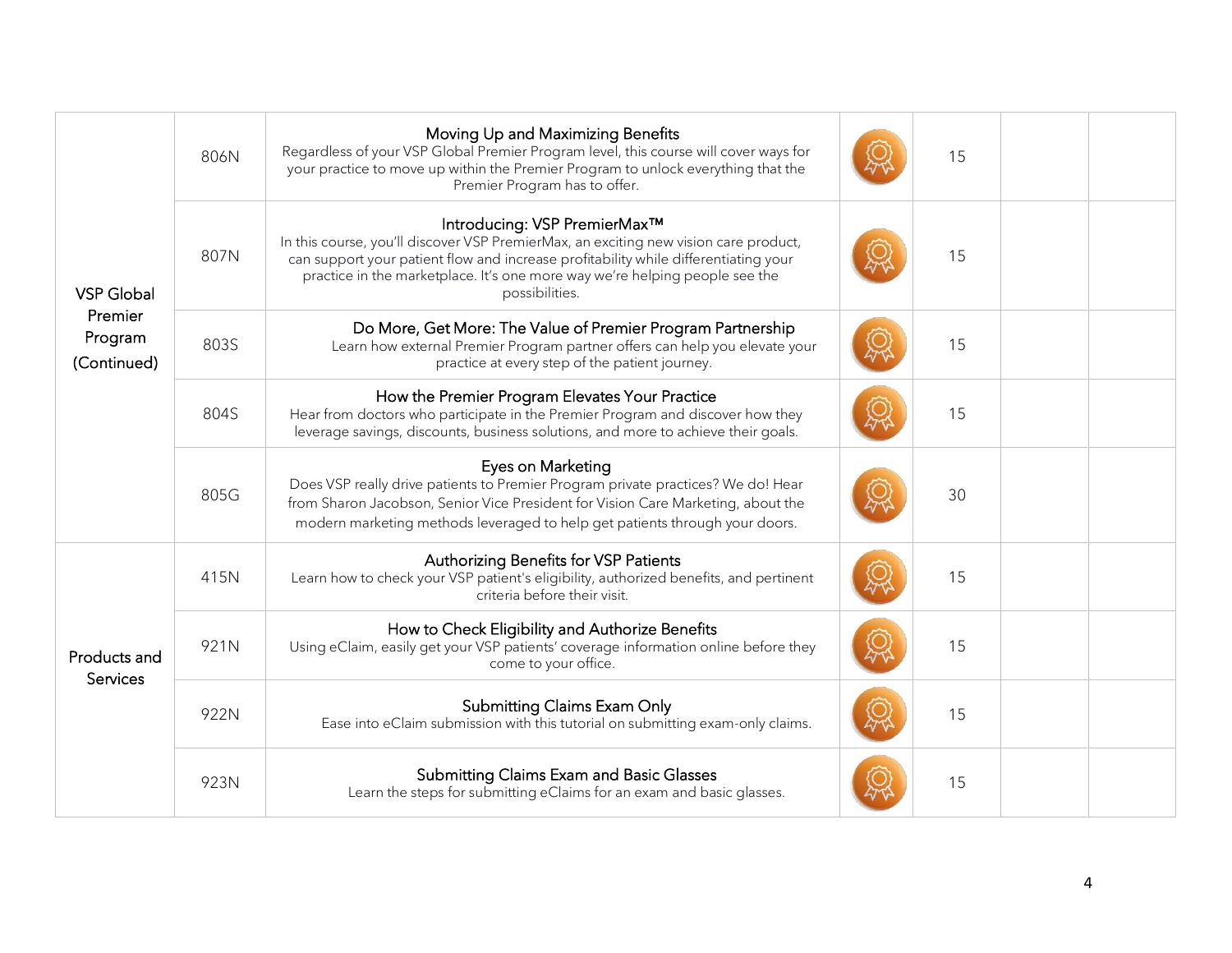|                                         | 924N | Submitting Claims Exam and Contacts<br>Conquer completing contact lens eClaims by completing this training.                                                                                                                                                                                                                                                                                                  |                           | 15 |  |
|-----------------------------------------|------|--------------------------------------------------------------------------------------------------------------------------------------------------------------------------------------------------------------------------------------------------------------------------------------------------------------------------------------------------------------------------------------------------------------|---------------------------|----|--|
| Products and<br>Services<br>(Continued) | 925N | Coordination of Benefits: Introduction and Multiple VSP Plans<br>When your patient has vision coverage from one or more vision plans, coordinating<br>benefits can help to maximize their benefits and lower their out-of-pocket costs.<br>This training will give an overview of Coordination of Benefits and the first common<br>scenario-multiple VSP Plans.                                              |                           | 15 |  |
|                                         | 926N | Coordination of Benefits: VSP Plan is Secondary<br>Find out how to submit an online Coordination of Benefits claim when the VSP Plan<br>is secondary to another insurance.                                                                                                                                                                                                                                   |                           | 15 |  |
|                                         | 927N | Coordination of Benefits: VSP Plan is Secondary with Multiple VSP Plans<br>This training shows how to file an online Coordination of Benefits claim when the<br>VSP Plan is secondary to another insurance with multiple VSP Plans.                                                                                                                                                                          |                           | 15 |  |
|                                         | 928N | <b>Coordination of Benefits: Resources</b><br>Learn about resources to assist you with Coordination of Benefits (COB) claims,<br>including information and links within the Provider Reference Manual, and the<br>COB Calculator.                                                                                                                                                                            |                           | 15 |  |
|                                         | 929N | Submitting Claims Glasses with Enhancements<br>Discover how to submit eClaims when glasses have multiple lens enhancements.                                                                                                                                                                                                                                                                                  |                           | 15 |  |
|                                         | 917G | Maximizing VSP with Maui Jim<br>Join us as we explore how Maui Jim is positioned as a top-tier eyewear<br>brand to not only help your practice make the best use of patient benefits,<br>but also drive profitability.                                                                                                                                                                                       |                           | 30 |  |
| SPECIALIZATION                          |      |                                                                                                                                                                                                                                                                                                                                                                                                              |                           |    |  |
| <b>Diabetes</b>                         | 601N | <b>Essential Medical Eye Care Plan</b><br>Learn how VSP has streamlined its supplemental medical eye care coverage by creating<br>a single plan, simplifying billing, and increasing availability by making it standard<br>coverage for most VSP patients. You'll also learn how you can leverage this plan to<br>maximize VSP benefits for your patients with diabetes and other medical<br>eye care needs. | A Diabetes<br>A Associati | 15 |  |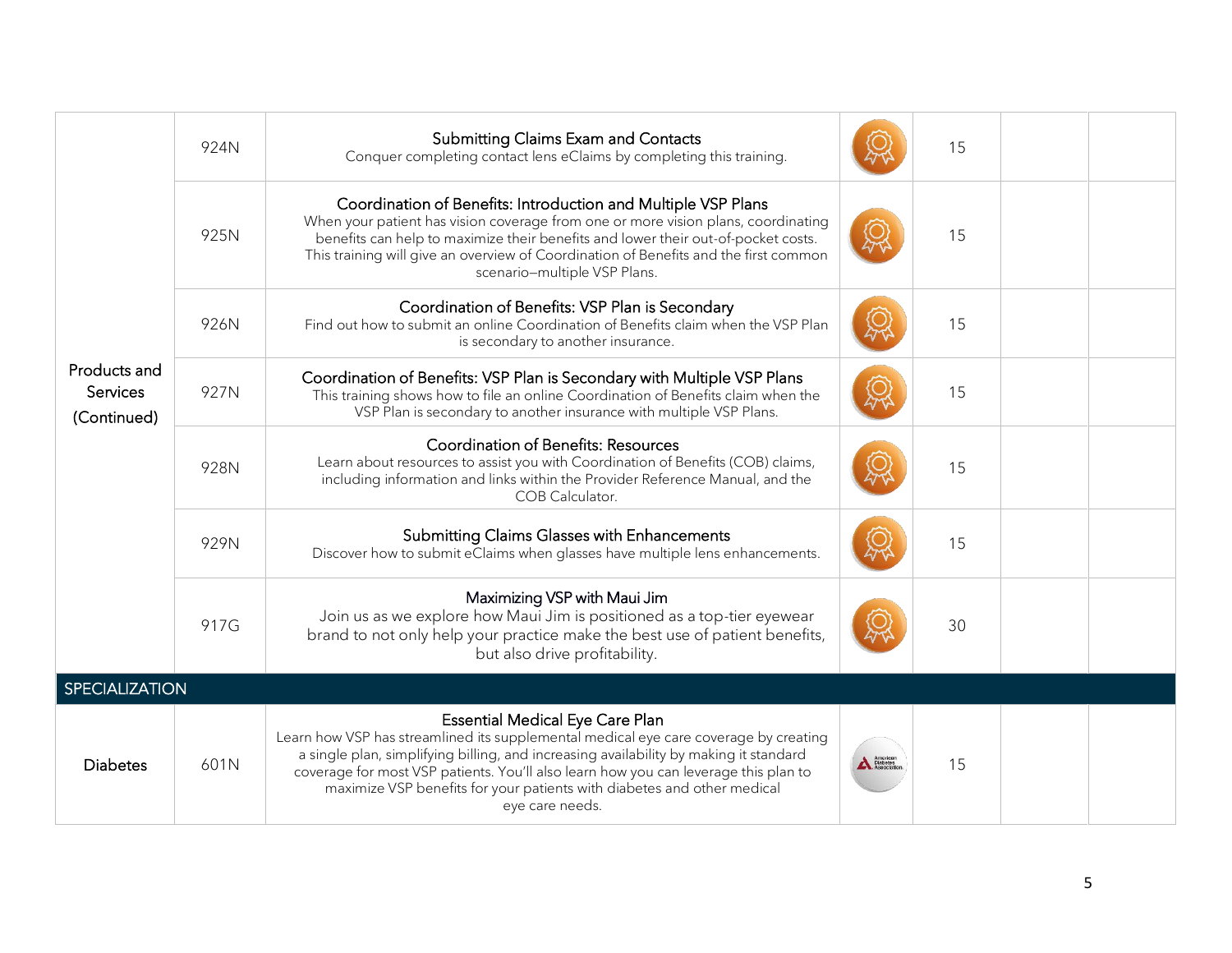|                                      | 609N  | Diabetes 101: Training for Staff<br>Take this first of four modules to learn about diabetes and how it relates to eye care.<br>Recommended for staff.                                                                                                                                                                                 | A Diabetes<br>A Association | 15 |  |
|--------------------------------------|-------|---------------------------------------------------------------------------------------------------------------------------------------------------------------------------------------------------------------------------------------------------------------------------------------------------------------------------------------|-----------------------------|----|--|
|                                      | 610N  | Diabetes Prevention: Training for Staff<br>Take the second of four modules to learn about diabetes and eye care. Recommended<br>for staff.                                                                                                                                                                                            | A American<br>A Association | 15 |  |
| <b>Diabetes</b>                      | 611N  | Diabetes and Eye Health: Training for Staff<br>Take this third of four modules to learn about diabetes and eye health. Recommended<br>for staff.                                                                                                                                                                                      | A Diabetes<br>A Association | 15 |  |
| (Continued)                          | 612N  | Healthy Living with Diabetes: Training for Staff<br>Take the final module of this 4-part series to learn how people live with diabetes.<br>Recommended for staff.                                                                                                                                                                     | A Diabetes<br>A Diabetes    | 15 |  |
|                                      | 617N  | VSP Exclusive Member Extras Offers for Patients with Diabetes<br>Learn about the valuable offers available to your VSP patients with diabetes through the<br>VSP Exclusive Member Extras Program.                                                                                                                                     | A Diabetes<br>A Diabetes    | 15 |  |
|                                      | 618N  | American Diabetes Association Risk Test<br>Learn about the American Diabetes Association Risk Test and how you can easily<br>implement it in your practice.                                                                                                                                                                           | A Diabetes<br>A Diabetes    | 15 |  |
| <b>BUSINESS CONSULTING</b>           |       |                                                                                                                                                                                                                                                                                                                                       |                             |    |  |
|                                      | 501GP | <b>Changing Consumer Expectations</b><br>In this course, you'll hear how today's environment affects consumer purchasing<br>decisions and what is considered essential. We'll cover patients' changing expectations<br>and share how you can leverage them to create opportunities for your practice.                                 |                             | 15 |  |
| Understand<br>the Patient<br>Journey | 502GP | Making Memorable First Impressions<br>This course covers the importance of memorable first impressions that can help your<br>practice earn new patients. You'll learn how patients make purchasing decisions, how to<br>create an environment that articulates your brand, and engage the five senses utilizing<br>your retail space. |                             | 15 |  |
|                                      | 503GP | <b>Customizing Your Appointment Scheduling</b><br>Learn how to use appointment scheduling to meet your capacity planning and the<br>needs of your patients.                                                                                                                                                                           |                             | 15 |  |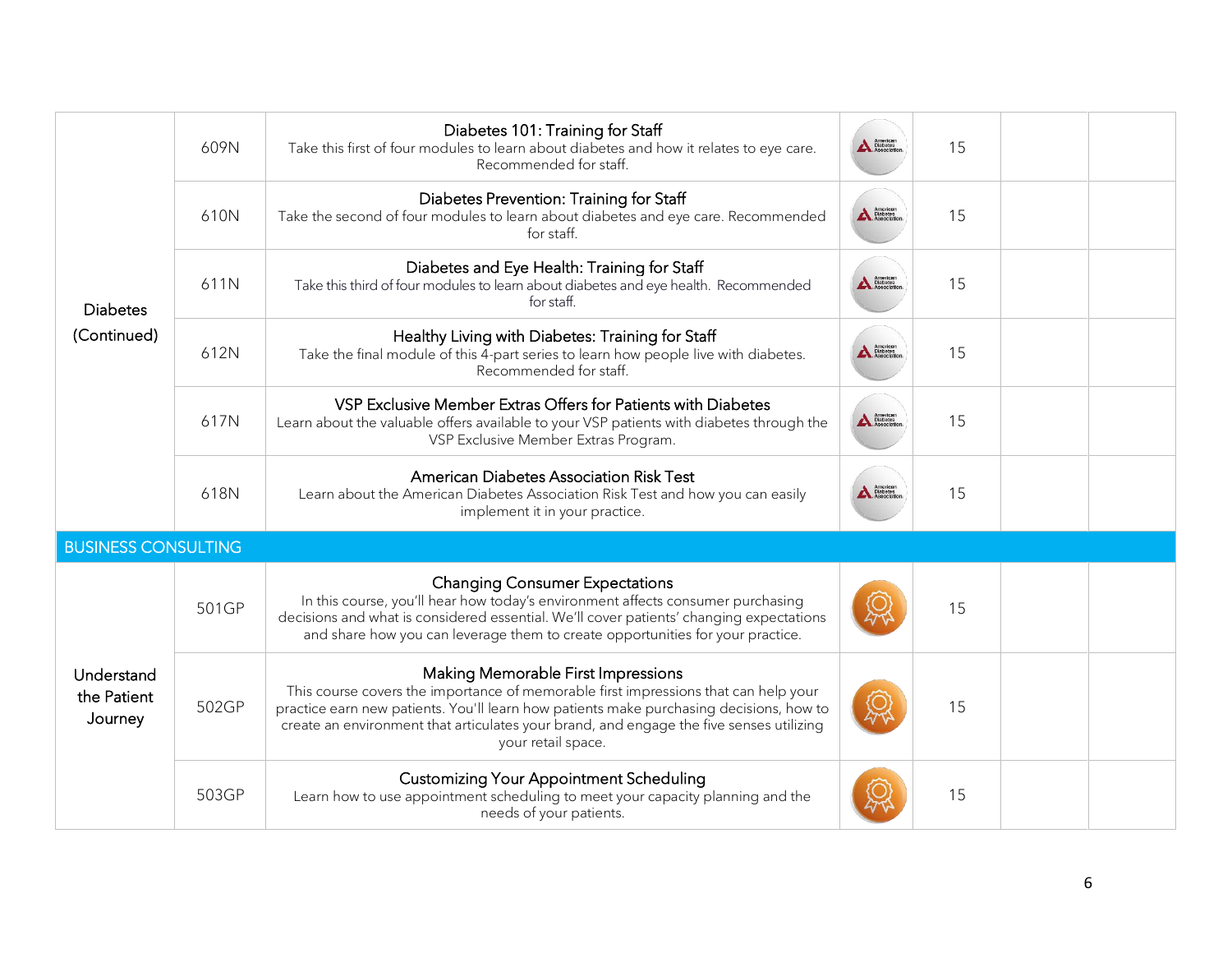|                                                                                                            | 507GP | Optimizing the Checkout Process<br>This course will help you streamline your checkout process in order to "close the sale,"<br>retain patients, and increase your per-patient revenue.                                                                                                                                                                                           | 15 |  |
|------------------------------------------------------------------------------------------------------------|-------|----------------------------------------------------------------------------------------------------------------------------------------------------------------------------------------------------------------------------------------------------------------------------------------------------------------------------------------------------------------------------------|----|--|
| Understand<br>the Patient<br>Journey<br>(Continued)<br><b>Boosting</b><br><b>Business</b><br>Opportunities | 508GP | <b>Maximizing Materials Pick-Ups</b><br>Did you know when patients pick up their materials, you have an opportunity to make<br>another sale? Take this course to learn why providing an exceptional customer service<br>experience at pick-up can lead to additional purchases.                                                                                                  | 15 |  |
|                                                                                                            | 509GP | Maximizing the Patient Arrival<br>It's crucial to take advantage of the time patients spend in your office before their exam.<br>This course offers tips on how to create a welcoming, efficient, and memorable<br>experience upon arrival that will keep your patients coming back.                                                                                             | 15 |  |
|                                                                                                            | 105P  | Maintaining a Clean and Safe Environment<br>Take this course for guidance on maintaining a clean and safe environment in your<br>practice for patient and staff safety.                                                                                                                                                                                                          | 15 |  |
|                                                                                                            | 402N  | Understanding Tactics to Maximize Opportunities<br>Learn sales tactics such as bundling and strategic promotions to help you maximize<br>opportunities for your practice.                                                                                                                                                                                                        | 15 |  |
|                                                                                                            | 408N  | <b>Marketing Fundamentals</b><br>Gain essential marketing fundamentals to create a value-added revenue plan. Your practice<br>can stand out, attracting new patients, and engaging existing patients for optimal<br>professional satisfaction.                                                                                                                                   | 20 |  |
|                                                                                                            | 401G  | Guide to Luxury Selling<br>Learn how luxury selling is different from traditional retail sales in that the main goal is to<br>provide and create a luxury experience for the shopper. It is about observing, creating<br>trust with clients, and understanding their needs. These are important factors to<br>consider when making a proposal and ensuring it results in a sale. | 25 |  |
|                                                                                                            | 407GP | Creating a Memorable Shopping Experience<br>In this course, you'll learn the importance of strategic selling and creating a tailored<br>shopping experience to keep your patients coming back.                                                                                                                                                                                   | 15 |  |